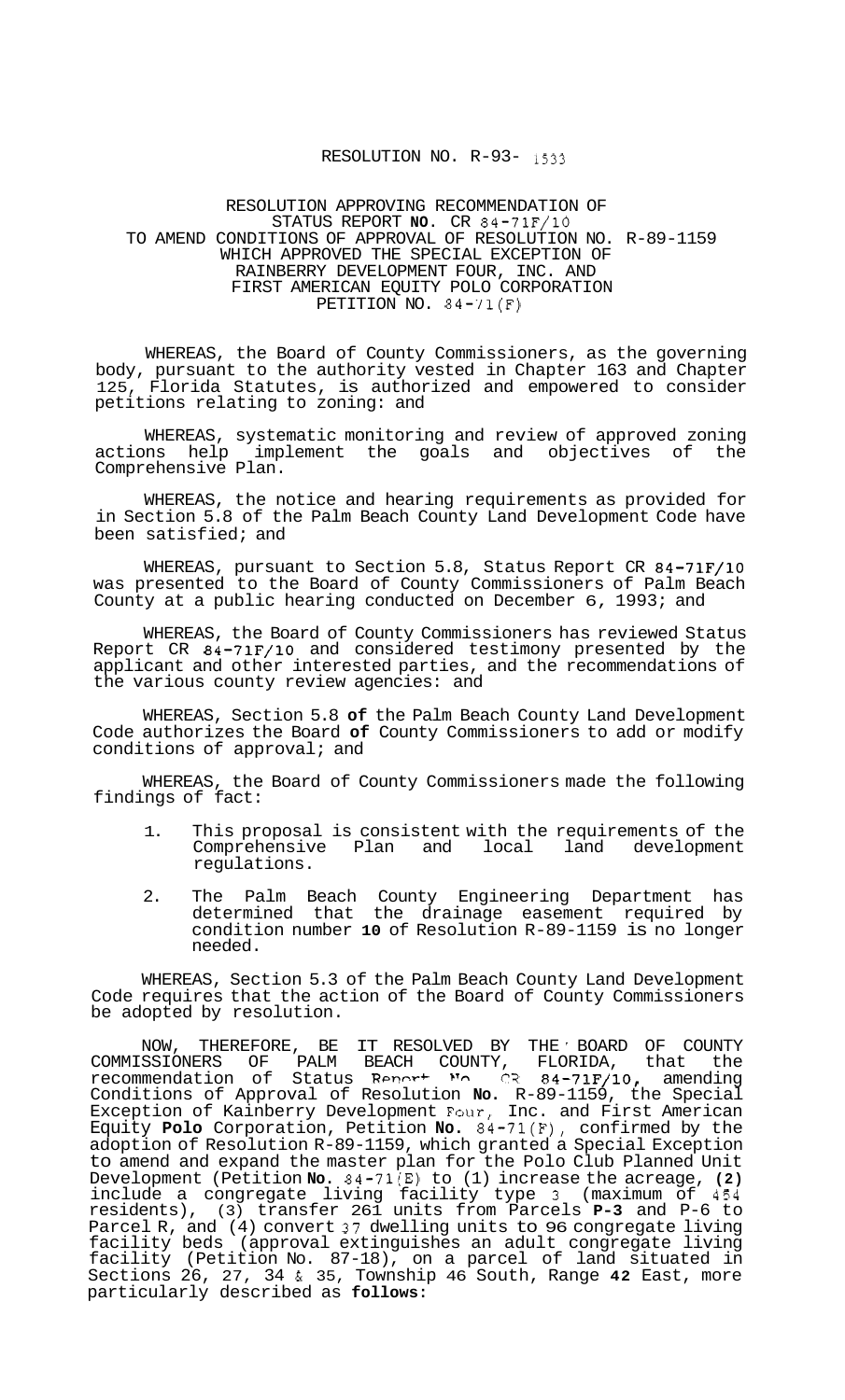Commencing at the Southeast corner of said Section **35,** thence North **01** degree **08' 04"** West along the East line of said Section **35,** a distance of **534.60** feet: thence South **88** degrees **51' 56"** West and perpendicular to said East line, a distance of **75.00** feet to a line **75.00** feet West of and parallel with said East line of Section **35,**  and the Point of Beginning.

 $\ddot{\phantom{a}}$ 

From the Point of Beginning, North **01** degree **08 04"** West along said parallel line, a distance of **2146.23** feet: thence North **01**  degree **07' 50"** West, continuing along said East line, a distance of **2679.84** feet to the North line of said Section **35;** thence South **89**  degrees **07' 45"** West along said North line, a distance of **2608.14**  feet to the North **1/4** corner of said Section **35;** thence South **89**  degrees **07' 44"** West continuing along said North line, a distance of **1291.26** feet to the East line of the West *70.00* feet **of** the East **1/2 of** the Southwest **1/4** of said Section **26;** thence North *00*  degrees **35' 03"** West along said East line, **a** distance of **2700.04**  feet to the North line of the Southwest **1/4 of** said Section **26;**  thence along said North line North **89** degrees **15' 53"** East, a distance of **598.91** feet: thence North **01** degrees **41' 35"** West, a distance of **677.85** feet, thence North **89** degrees **21' 35"** East, a distance of **319.07** feet; thence North *00* degrees **48' 08"** West, a distance of **677.33** feet; thence South **89** degrees **27' 19''** West, a distance **of 1317.74** feet; thence North *00* degrees **31' 48"** West, a distance of **1359.04** feet: thence South **89** degrees **38' 50"** West, a distance of **497.82** feet; thence South *00* degrees **26' 56"** East, a distance of *60* feet: thence South **89** degrees **38'** *50"* West, a distance of **497.91** feet: thence South *00* degrees **22' 04"** East, a distance of **2664.76** feet to the West **1/4** corner of said Section **26;**  thence along the North line of the Southwest **1/4** of said Section **26,** North **89** degrees, **15'** *53"* East, a distance of **1003.37** feet; thence South *00* degrees **31' 48" East,** a distance of **70.00** feet to a line **70.00** feet South **of** and parallel with said North line; thence South **89** degrees **15' 53"** West along said parallel line, a distance of **334.522** feet: thence North *00* degrees **28' 33"** West a distance of **70.00** feet to said North line: thence South **89** degrees **15' 53"** West along said North line, a distance of **668.91** feet to the aforementioned West **1/4** corner **of** said Section **26;** thence South **89** degrees **22'** *58"* West, along the North line of the Southeast **1/4**  of said Section **27, a** distance of **2685.34** feet to the North-South **1/4** section line **of** said Section **27;** thence South *00* degrees **17' 34"** East along the said North-South line, a distance of **680.52**  feet; thence North **89** degrees **23' 50"** East, a distance **of 1343.11**  feet to the West line **of** the East **1/2** of the Southeast **1/4** of said Section **27:** thence South *00* degrees **19' 49"** East along said West line, a distance of **1361.70** feet; thence South **89** degrees **25' 34"**  West, a distance *of* **1008.00** feet: thence South *00* degrees **18'** *08"*  East, a distance of **668.34** feet to the North line of said Section **34;** thence South **89** degrees **13' 10"** West along said North line, a distance of **308.64** feet to the North **1/4** corner of said Section **34:**  thence South **01** degrees *03'* **59"** East along the North-South **1/4**  section of line **of** said Section **34, a** distance **of 1388.00** feet **to**  the North line of the Southwest **1/4** of the Northeast **1/4** of said Section **34;** thence North **89** degrees **23' 45"** East along said North line, a distance of **1310.00** feet to the East line **of** the Southwest **1/4** of the Northeast **1/4 of** said Section **34;** thence South **01**  degrees 03' 59" East along said East *III., a distance of 1287.91* feet to the South line **of** the Northeast **1/4 of** said Section **34;**  thence North **89** degrees **23' 45"** East along said South line, a distance of **1376.11** feet to the East **1/4** corner of said Section **34;**  thence North **89** degrees **04' 44"** East along the East-West **1/4**  section line of said Section **35,** a distance of **2763.08** feet, thence South *00* degrees **13' 47"** East a distance **of 2655.00** feet to **a** line **25.00** feet North of and parallel with the South line *of* said Section **35:** thence North **89** degrees **06' 02"** East along said parallel line, a distance of **1633.38** feet; thence North **10** degrees **28' 56''** East a distance of **509.20** feet, thence North **21** degrees **23'31"** East a distance of **153.36** feet: thence Narth **88** degrees **51'**  *56"* East, **a** distance of **150.00** feet; thence North **01** degree *00'* **04"**  2CL1<br>.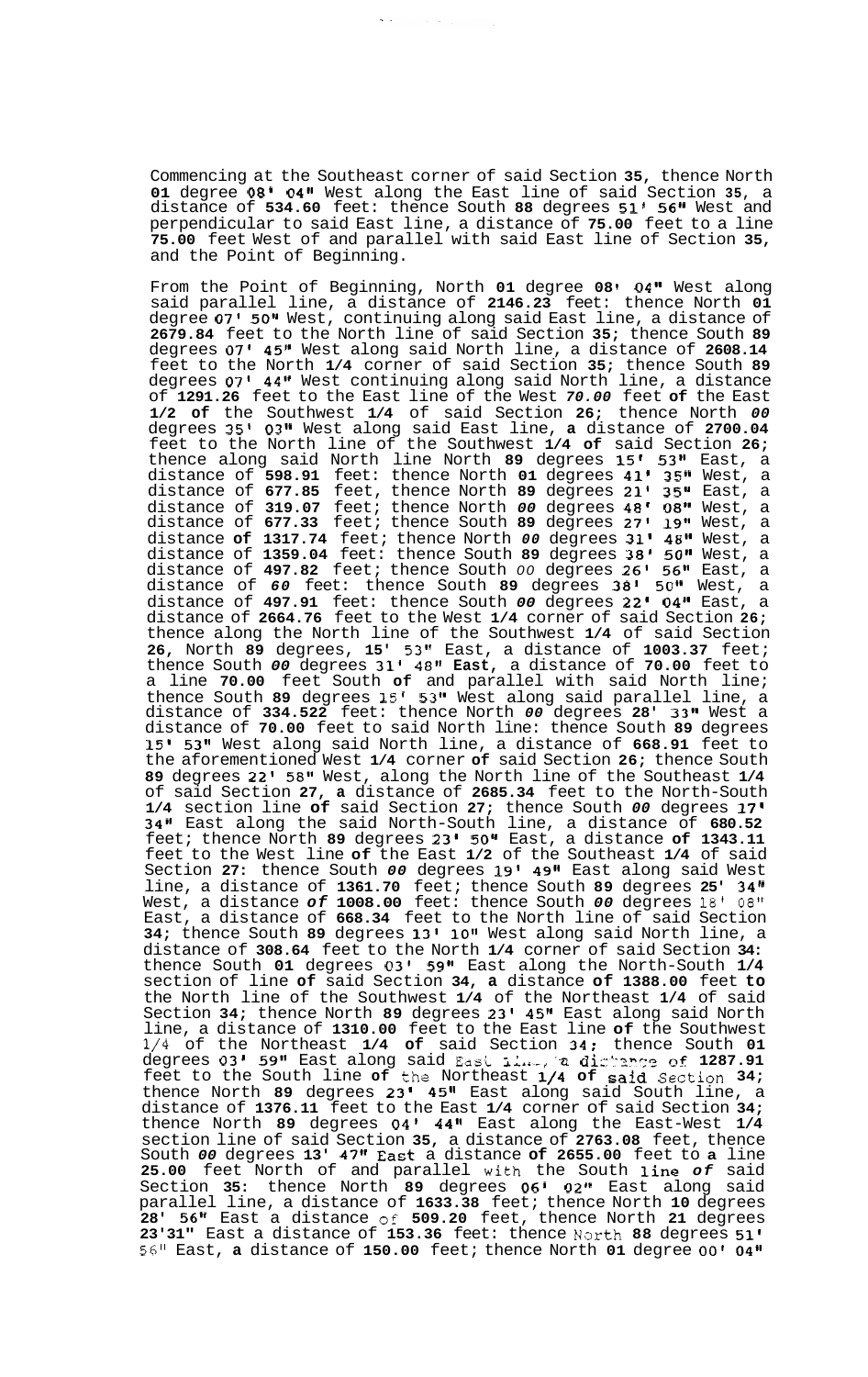West, a distance **of 130.00** feet; thence North **88** degrees **51' 56"**  East, a distance of **420.00** feet; thence South **01** degree **08' 04"**  East, a distance of **130.00** feet; thence South **54** degrees **15' 52"**  East, a distance of **100.00** feet: thence South **29** degrees **12 I 25"**  East, a distance of **85.00** feet; thence North **88** degrees **51' 56"**  East, a distance of 90.00 feet to the Point of Beginning. Less plats recorded as follows: Plat Book **52,** Pages **35-36;** Plat Book **52,**  Page **124;** Plat Book **52,** Pages **184-185;** Plat Book **52,** Pages **186-1.87;**  Plat Book **53** , Pages **1-2;** Plat Book **53,** Page **140;** Plat Book **53,**  Pages **190-191;** Plat Book **54,** Page **36;** Plat Book **55,** Pages **34--35;**  Plat Book **55,** Pages **195-196;** Plat Book **56,** Pages **60-61;** Plat 13ook *56,* Pages **117-119;** Plat **Book 57,** Pages **46-49;** Plat Book **57,** Piiges **50-52;** Plat Book **57,** Pages **53-54;** Plat Book **57,** Pages **89-90;**  Plat Book **57,** Pages **114-115;** Plat Book **57,** Pages **118-120;** Plat 3ook 59, Pages **8-12;** Plat Book **59,** Pages **31-32;** Plat Book **59,** Pages **41- 42;** Plat Book **59,** Pages **110-112;** Plat Book **59,** Pages **153-154;** Plat Book **60,** Pages **53-55;** Plat Book **60,** Pages **91-94;** Plat Book **61,**  Pages **104-106;** Plat Book **61,** Pages **166-167;** Plat Book **62,** Pages **88- 89;** Plat Book **62,** Pages **115-117;** Plat Book **62,** Pages **188-189;** Plat Book **63,** Pages **59-62;** Plat **Book 63,** Pages **120-122;** Plat Book **64,**  Pages **124-131.,** being located on the northwest corner of the intersection of Military Trail (S.R. **#809)** and Clint Moore Roatl and bounded on the west by Proposed Jog Road and on the north by Lake Worth Drainage District lateral canal **No.** *36* in the RTS-Residelktial Transitional Suburban Zoning District, **is** approved, subject to the following conditions:

 $\label{eq:2} \frac{1}{\sqrt{2}}\left(\frac{1}{\sqrt{2}}\right)^{1/2}\left(\frac{1}{\sqrt{2}}\right)^{1/2}$ 

- 1. The petitioner shall comply with all previous conditions of approval unless expressly modified herein.
- 2. Condition number **10** of Resolution **R-89-1159** which ststes:

The petitioner shall convey to Palm Beach County within **90** days of the approval of this project adequate road drainage easements through the project's internal surface water management system to provide legal positive outfall for **all** Iunoff from those segments of Linton Boulevard alorg the property frontage and for a maximum **400** ft. distance each side of the property boundary lines along Linton Boulevard. Said easements shall be no<br>less than 20 feet in width. The drainage system less than 20 feet in width.<br>within the project shal project shall have sufficient retention/detention capacity to meet the storm water discharge and treatment requirements of the applicable County Water Control District **and** South Florida Water Management for the combined runoff from the project and District the ultimate